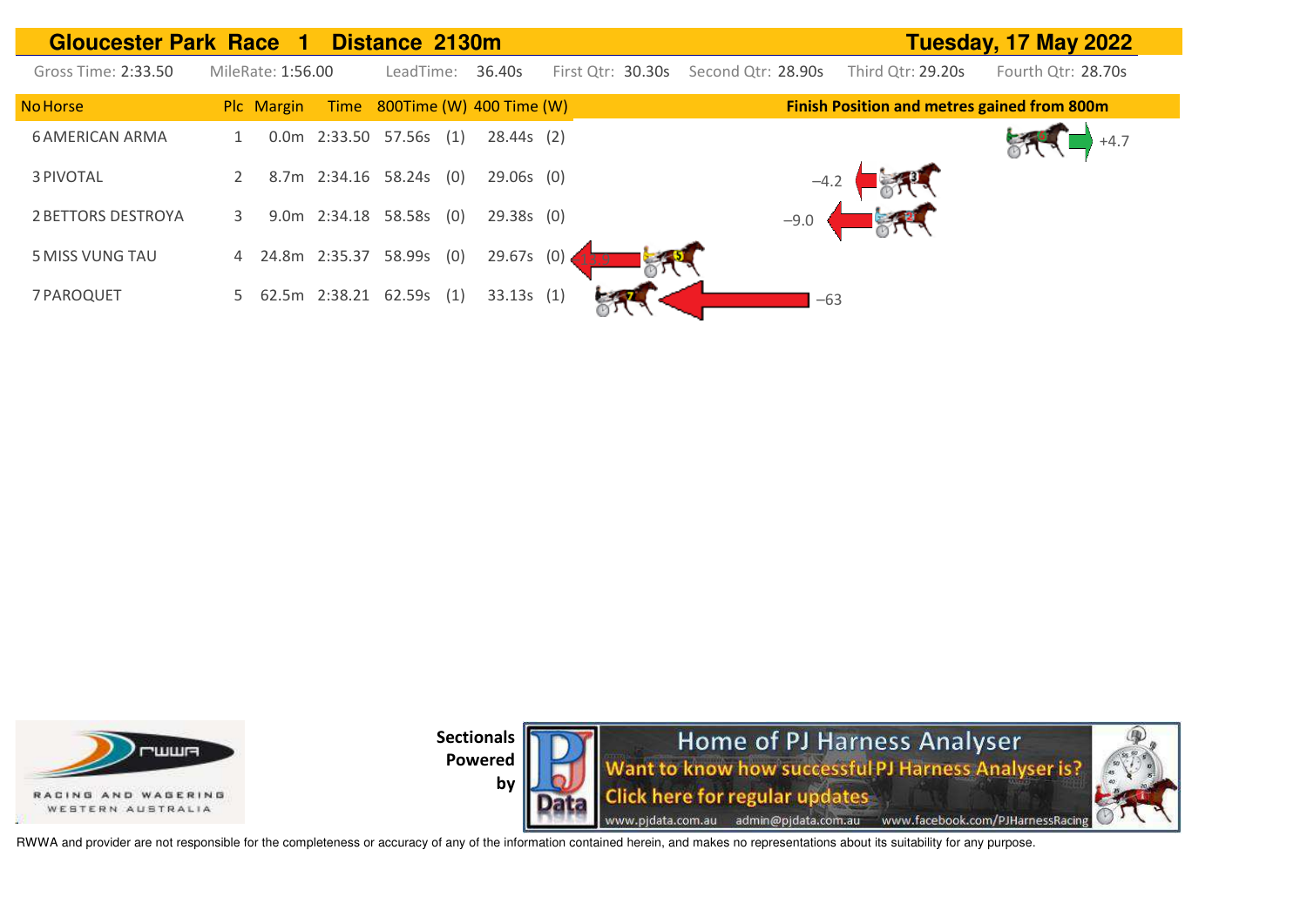| Gloucester Park Race 2 Distance 2130m |   |                   |               |                          |                               |                   |        |                    |                                                    | Tuesday, 17 May 2022 |
|---------------------------------------|---|-------------------|---------------|--------------------------|-------------------------------|-------------------|--------|--------------------|----------------------------------------------------|----------------------|
| Gross Time: 2:36.30                   |   | MileRate: 1:58.10 |               | LeadTime:                | 37.30s                        | First Qtr: 31.70s |        | Second Qtr: 29.90s | Third Qtr: 28.90s                                  | Fourth Qtr: 28.50s   |
| <b>No Horse</b>                       |   | Plc Margin        |               |                          | Time 800Time (W) 400 Time (W) |                   |        |                    | <b>Finish Position and metres gained from 800m</b> |                      |
| 1 ARMA XFACTOR                        |   |                   |               | 0.0m 2:36.30 57.40s (0)  | $28.50s$ (0)                  |                   |        |                    |                                                    | 0.0                  |
| 8 WHOS THE DAD                        |   |                   |               | 0.2m 2:36.31 57.29s (1)  | 28.47s(1)                     |                   |        |                    |                                                    | $+1.5$               |
| <b>5 RAMBO RABBIT</b>                 | 3 |                   |               | 0.5m 2:36.34 56.84s (0)  | 27.76s(1)                     |                   |        |                    |                                                    | $+7.9$               |
| <b>6 SUNPATRA</b>                     | 4 |                   |               | 14.8m 2:37.41 58.07s (1) | 29.17s(1)                     |                   | $-8.7$ |                    |                                                    |                      |
| 2 METEOROID                           | 5 |                   | 51.0m 2:40.12 | $60.92s$ (0)             | 31.88s (0)                    |                   |        | $-47$              |                                                    |                      |
| 7 DUSTYROADS                          | 6 |                   |               | 52.6m 2:40.24 59.88s (0) | $30.44s$ (0)                  |                   |        | $-33$              |                                                    |                      |
| 3 ROLLINDOWNTHERIVER                  |   | 7 379.1m          | 3:04.68       | 84.86s (0)               | 38.84s (0)                    |                   |        | $-366.$            |                                                    |                      |



**Sectionals Powered** 



RWWA and provider are not responsible for the completeness or accuracy of any of the information contained herein, and makes no representations about its suitability for any purpose.

by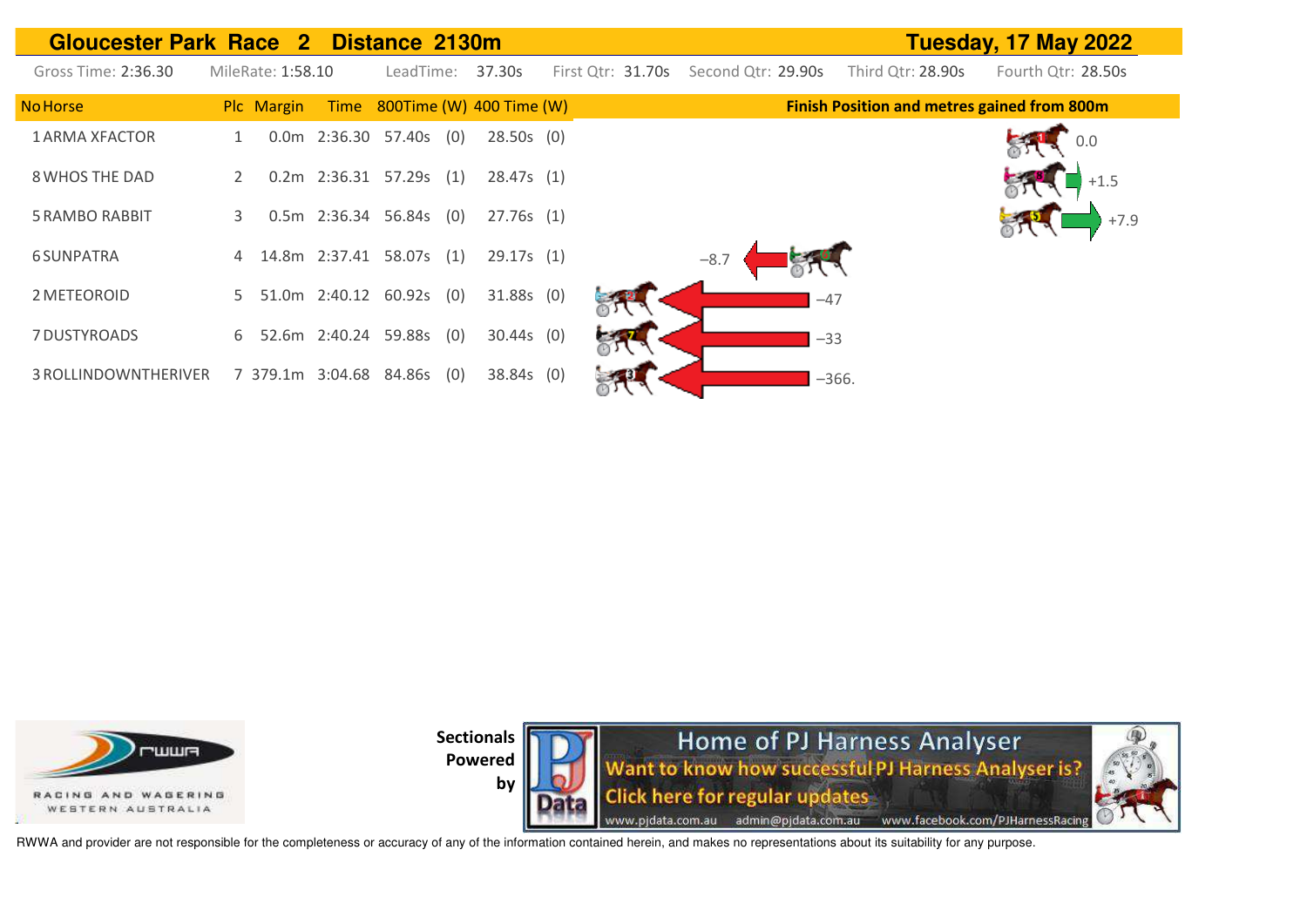| Gloucester Park Race 3 Distance 2130m |   |                   |      |                            |     |                          |                   |                    |                                                    | Tuesday, 17 May 2022 |
|---------------------------------------|---|-------------------|------|----------------------------|-----|--------------------------|-------------------|--------------------|----------------------------------------------------|----------------------|
| Gross Time: 2:36.80                   |   | MileRate: 1:58.40 |      | LeadTime:                  |     | 38.70s                   | First Qtr: 32.00s | Second Qtr: 29.90s | Third Qtr: 27.80s                                  | Fourth Qtr: 28.40s   |
| <b>No Horse</b>                       |   | Plc Margin        | Time |                            |     | 800Time (W) 400 Time (W) |                   |                    | <b>Finish Position and metres gained from 800m</b> |                      |
| 7 EL CHEMA                            |   |                   |      | 0.0m 2:36.80 55.50s (1)    |     | $28.40s$ (2)             |                   |                    |                                                    | $+10.1$              |
| 3 ARMAROCKSTAR                        | 2 |                   |      | 9.6m 2:37.52 56.64s (0)    |     | $28.70s$ (0)             |                   | $-5.5$             |                                                    |                      |
| 4 JOHNNY LOMBO                        | 3 |                   |      | 9.8m 2:37.53 56.51s (1)    |     | 28.77s(1)                |                   | $-3.7$             |                                                    |                      |
| <b>8 IFEEL SIKDARL</b>                |   |                   |      | 4 10.2m 2:37.56 56.90s (1) |     | 29.12s(1)                |                   | $-9.3$             |                                                    |                      |
| 2 BEALAWYER                           |   |                   |      | 5 12.2m 2:37.71 57.11s (0) |     | 29.17s(0)                |                   | $-12.2$            |                                                    |                      |
| 6 COHLIN                              |   |                   |      | 6 13.9m 2:37.84 56.56s (0) |     | 28.80s(1)                |                   | $-4.1$             |                                                    |                      |
| 5 THE BANDS PLAYING                   |   |                   |      | 7 15.4m 2:37.95 56.35s     | (0) | 28.55s(0)                |                   | $-0.9$             |                                                    |                      |



**Sectionals Powered** 

**by** 

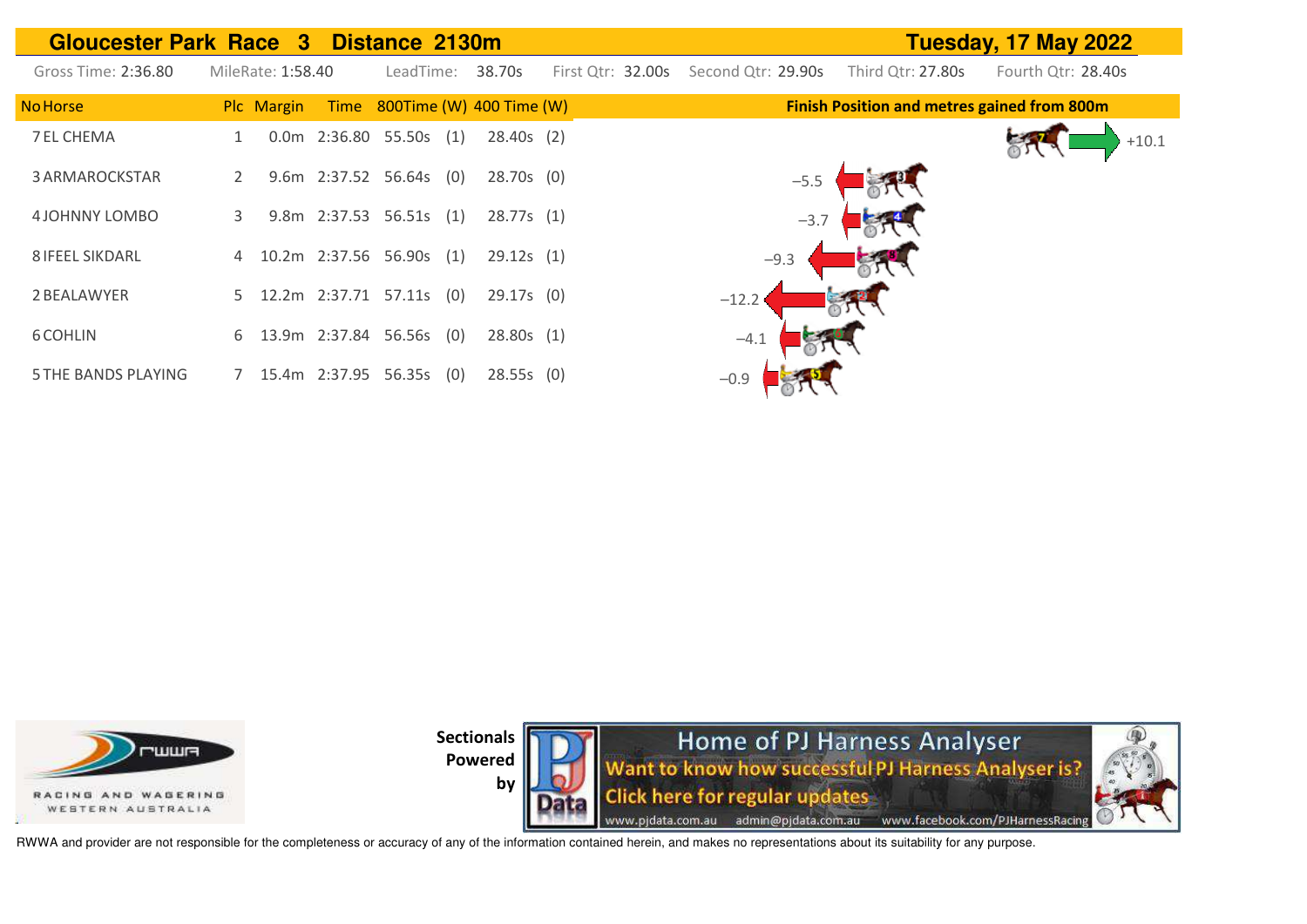| Gloucester Park Race 4 Distance 2536m<br>Tuesday, 17 May 2022 |   |                   |  |                            |     |                               |  |                   |                    |         |                                                    |                    |  |
|---------------------------------------------------------------|---|-------------------|--|----------------------------|-----|-------------------------------|--|-------------------|--------------------|---------|----------------------------------------------------|--------------------|--|
| Gross Time: <b>3:12.40</b>                                    |   | MileRate: 2:02.10 |  |                            |     | LeadTime: 71.70s              |  | First Qtr: 32.00s | Second Qtr: 31.00s |         | Third Otr: 28.80s                                  | Fourth Qtr: 28.90s |  |
| <b>No Horse</b>                                               |   | Plc Margin        |  |                            |     | Time 800Time (W) 400 Time (W) |  |                   |                    |         | <b>Finish Position and metres gained from 800m</b> |                    |  |
| <b>1 TWENTYNINE TWELVE</b>                                    | 1 |                   |  | $0.0m$ 3:12.40 57.70s (0)  |     | $28.90s$ (0)                  |  |                   |                    |         |                                                    |                    |  |
| 10 OUR SURROGATE                                              | 2 |                   |  | 5.0m 3:12.78 57.80s (0)    |     | $28.98s$ (0)                  |  |                   |                    |         | $-1.1$                                             |                    |  |
| <b>11 HUNTAWAY MACH</b>                                       | 3 |                   |  | 9.0m 3:13.08 57.78s (0)    |     | $28.96s$ (0)                  |  |                   |                    | $-0.6$  |                                                    |                    |  |
| <b>2 JUSTLIKE TURBO</b>                                       |   |                   |  | 4 11.6m 3:13.28 58.10s (2) |     | 29.72s(1)                     |  |                   | $-4.9$             |         |                                                    |                    |  |
| 4 CARUBA                                                      |   |                   |  | 5 16.0m 3:13.61 58.01s (0) |     | $29.19s$ (0)                  |  |                   | $-3.4$             |         |                                                    |                    |  |
| 3 ALLTHEWAYTOROYALT                                           |   |                   |  | 6 21.1m 3:14.00 58.34s (1) |     | 29.48s(1)                     |  | $-7.7$            |                    |         |                                                    |                    |  |
| 9 FLEUR DU MAQUIS                                             | 7 |                   |  | 26.7m 3:14.43 59.57s (1)   |     | 30.54s(1)                     |  |                   |                    | $-24.5$ |                                                    |                    |  |
| 7 BARKLEY                                                     | 8 |                   |  | 32.5m 3:14.86 59.72s       | (1) | 30.68s(1)                     |  |                   |                    | $-26.3$ |                                                    |                    |  |
| 8 HEZA HEAD HONCHO                                            | 9 |                   |  | 34.8m 3:15.04 59.50s       | (2) | $30.88s$ (2)                  |  |                   |                    | $-23.1$ |                                                    |                    |  |



**Sectionals** 

**Powered by** 

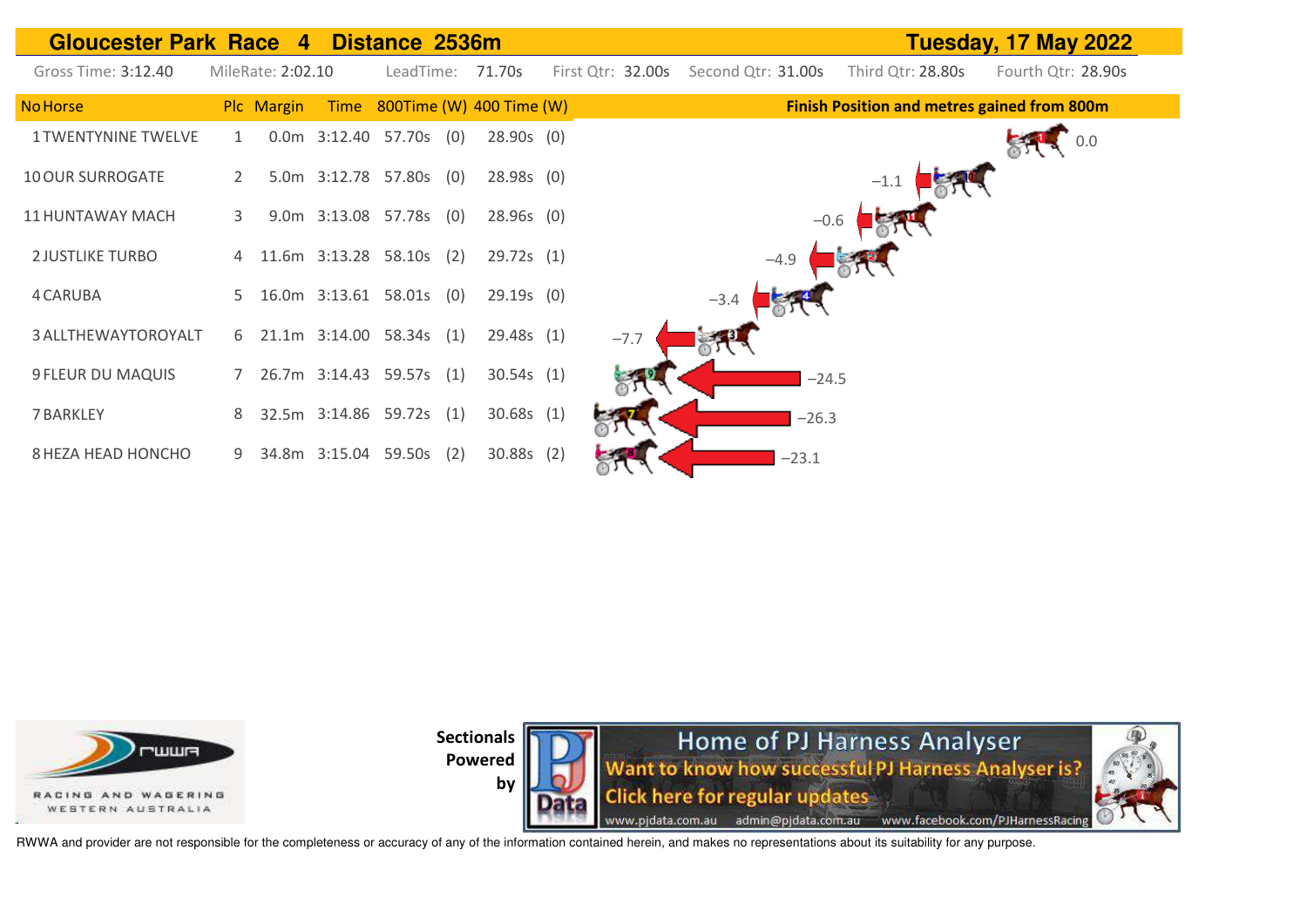| <b>Gloucester Park Race 5</b> |              |                   |                            | Distance 2130m |                               |        |         |                                      |        |                   | Tuesday, 17 May 2022                               |
|-------------------------------|--------------|-------------------|----------------------------|----------------|-------------------------------|--------|---------|--------------------------------------|--------|-------------------|----------------------------------------------------|
| Gross Time: 2:37.60           |              | MileRate: 1:59.00 |                            |                | LeadTime: 38.50s              |        |         | First Qtr: 31.50s Second Qtr: 29.10s |        | Third Qtr: 28.90s | Fourth Qtr: 29.60s                                 |
| <b>No Horse</b>               |              | Plc Margin        |                            |                | Time 800Time (W) 400 Time (W) |        |         |                                      |        |                   | <b>Finish Position and metres gained from 800m</b> |
| 2 THE LAST DROP               | $\mathbf{1}$ |                   | $0.0m$ 2:37.60 58.22s (0)  |                | $29.32s$ (0)                  |        |         |                                      |        |                   | $+3.9$                                             |
| <b>1 SMART FORTUNE</b>        | 2            |                   | 1.1m 2:37.69 58.59s (0)    |                | $29.69s$ (0)                  |        |         |                                      |        |                   |                                                    |
| 4 ROCK ME OVER                | 3            |                   | 7.0m 2:38.14 58.74s (1)    |                | 29.64s(1)                     |        |         |                                      | $-2.8$ |                   |                                                    |
| 8 THE LIGHTNING STRIKE        | 4            |                   | 10.8m 2:38.44 57.80s (1)   |                | 29.21s(2)                     |        |         |                                      |        |                   | $+10.6$                                            |
| 7 MARQUISARD                  |              |                   | 5 12.3m 2:38.55 58.51s (1) |                | 29.63s(2)                     |        |         |                                      |        | $+0.8$            |                                                    |
| <b>10 ROCKNROLL WHITBY</b>    |              |                   | 6 13.8m 2:38.67 58.93s (0) |                | $30.01s$ (0)                  |        |         | $-4.9$                               |        |                   |                                                    |
| 9 STAR ARMBRO                 |              |                   | 15.4m 2:38.79 58.45s (1)   |                | 29.69s(1)                     |        |         |                                      |        | $+1.9$            |                                                    |
| <b>3 THE TIGER ARMY</b>       | 8            |                   | 17.1m 2:38.93 59.79s (1)   |                | 30.74s(1)                     |        | $-16.5$ |                                      |        |                   |                                                    |
| 5 JESSE ALLWOOD               | 9            |                   | 17.4m 2:38.95 59.19s (1)   |                | 30.19s(1)                     |        | $-8.2$  |                                      |        |                   |                                                    |
| 11 RAGING ROMEO               | 10           |                   | 19.2m 2:39.09 59.01s (0)   |                | $30.11s$ (0)                  |        | $-5.5$  |                                      |        |                   |                                                    |
| <b>6 TRIPLE BRIE</b>          | 11           |                   | 23.9m 2:39.45 59.05s (0)   |                | $30.17s$ (0)                  | $-5.8$ |         |                                      |        |                   |                                                    |



**Sectionals Powered** 

**by** 

**Home of PJ Harness Analyser**<br>Want to know how successful PJ Harness Analyser is? **Click here for regular updates** www.pjdata.com.au admin@pjdata.com.au www.facebook.com/PJHarnessRacing

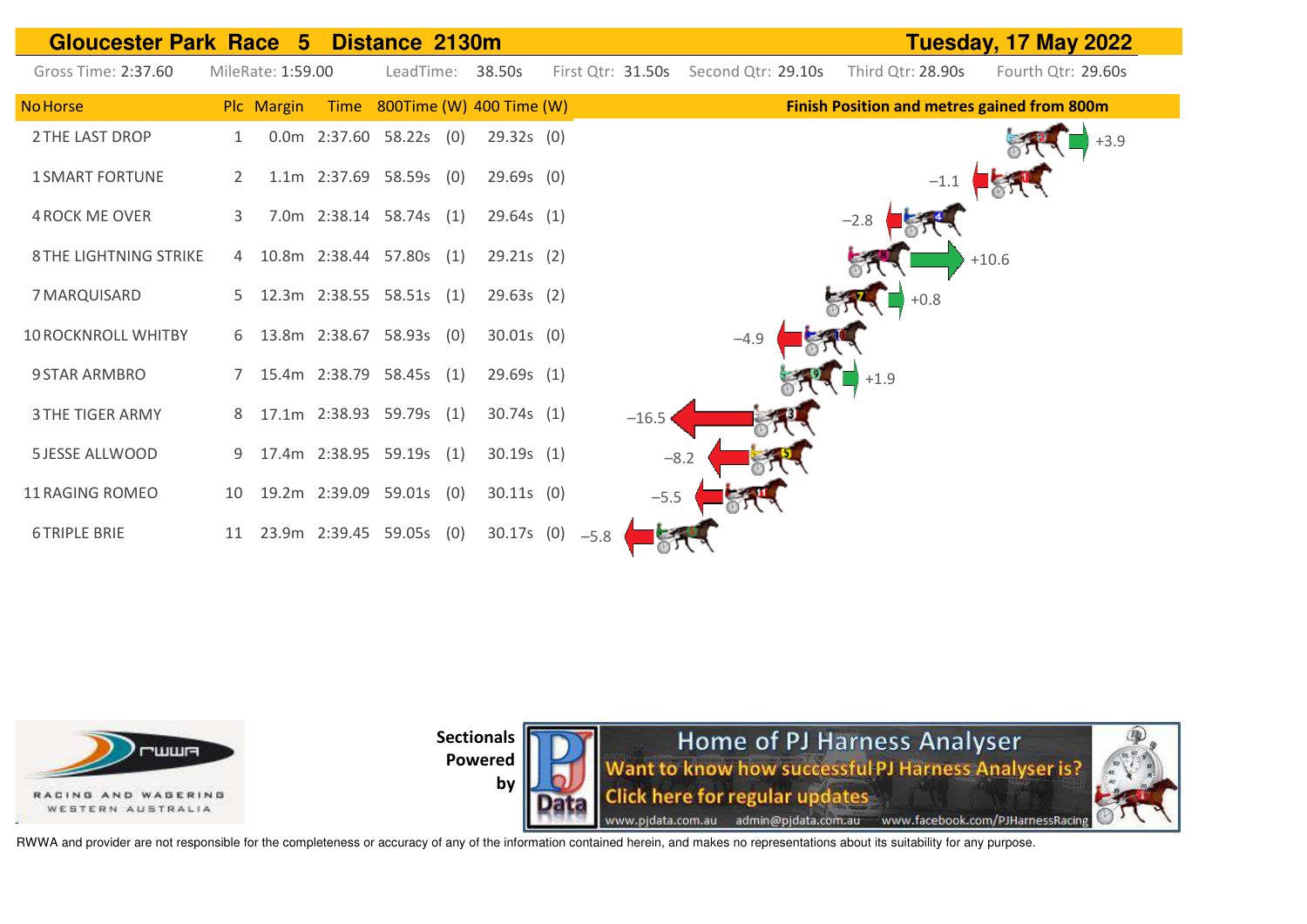| <b>Gloucester Park Race 6</b> |                   |               | Distance 2130m                |              |                   |                    |                                                    | Tuesday, 17 May 2022 |
|-------------------------------|-------------------|---------------|-------------------------------|--------------|-------------------|--------------------|----------------------------------------------------|----------------------|
| Gross Time: 2:35.90           | MileRate: 1:57.80 |               | LeadTime:                     | 36.90s       | First Qtr: 32.70s | Second Qtr: 29.20s | Third Qtr: 28.70s                                  | Fourth Qtr: 28.40s   |
| <b>No Horse</b>               | Plc Margin        |               | Time 800Time (W) 400 Time (W) |              |                   |                    | <b>Finish Position and metres gained from 800m</b> |                      |
| <b>4 WAIT FOR THE BELL</b>    | 1                 |               | 0.0m 2:35.90 56.70s (1)       | 28.02s(1)    |                   |                    |                                                    | $+5.6$               |
| 2 ETON ROCK                   |                   |               | 3.5m 2:36.16 57.36s (0)       | $28.66s$ (0) |                   |                    | $-3.5$                                             |                      |
| 1 DISCO DYNAMO                | 3                 |               | 9.2m 2:36.59 57.37s (0)       | $28.69s$ (0) |                   | $-3.3$             |                                                    |                      |
| 7 STRIKE MASTER               |                   |               | 9.8m 2:36.63 56.77s (0)       | $27.99s$ (0) |                   |                    | $+5.1$                                             |                      |
| <b>6 ROCK ON THE BEACH</b>    | 5                 |               | 11.3m 2:36.74 57.22s (1)      | 28.54s(1)    |                   | $-1.2$             |                                                    |                      |
| <b>3 BURGHLEY SHARD</b>       | 6                 | 13.0m 2:36.87 | 58.03s(1)                     | 29.35s(1)    |                   | $-12.4$            |                                                    |                      |
| 5 ALL BLACK RAIN              |                   |               | 15.9m 2:37.09 57.53s (0)      | 28.75s(0)    |                   | $-5.2$             |                                                    |                      |
| 8 FARAWAYEYES                 | 8                 |               | 20.5m 2:37.43 57.25s (0)      | 28.67s(1)    | $-1.1$            |                    |                                                    |                      |



**Sectionals Powered** 

**by**